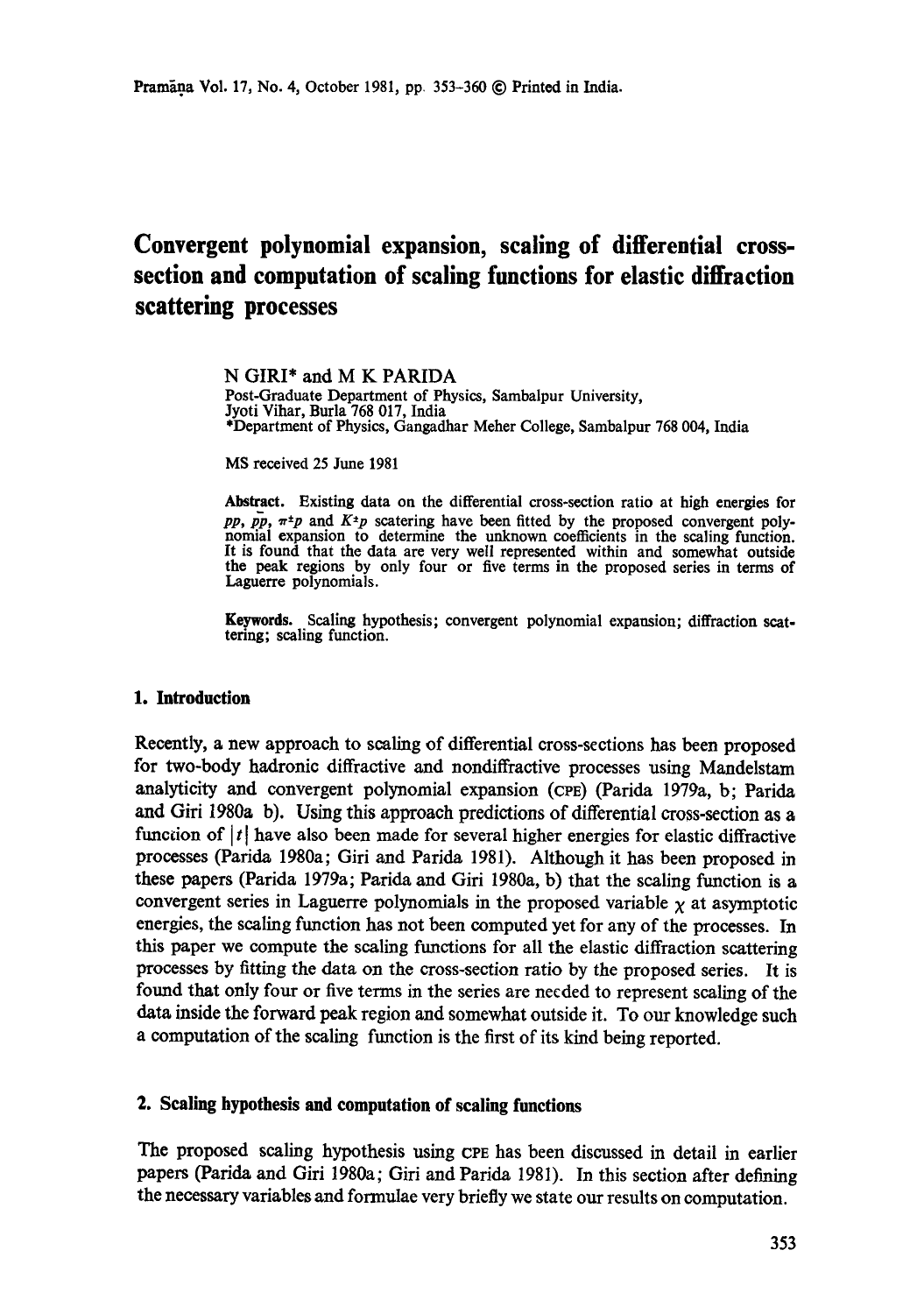### 2.1 *The scaling hypothesis*

Using conformal mapping of the  $s(x)$  plane onto  $\eta(z)$  plane with

$$
w = \frac{x_+ - x}{x_- + x} \quad \frac{x_- + 1}{x_+ - 1},\tag{1}
$$

$$
Z = [\cosh^{-1} \sqrt{w}]^2, \tag{2}
$$

$$
w_s = \frac{s - s_{\text{th}}}{s_{\text{th}} - s_1},\tag{3}
$$

$$
\eta = \sinh^{-1} \sqrt{w_s},\tag{4}
$$

where  $s_{\text{th}}(x_+)$  and  $s_1(-x_-)$  are the starting points of the right and the left-hand cuts, respectively, in the  $s(x)$  plane, the following scaling variable  $x$  has been proposed,

$$
\chi(s,\,t)\,=\,a\,(s)\,Z\,(s,\,t),\qquad \qquad (5)
$$

where 
$$
a(s) = \sum_{m} d_m \eta^m.
$$
 (6)

The parameters  $d_i$ 's occurring in  $a(s)$  have been related to the forward-slopeparameter data

$$
b(s) = \frac{a(s)}{t_R} \left( 1 + \frac{t_R}{4q^2 + t_L - \Delta/s} \right),\tag{7}
$$

where  $t_R(t_I)$  stands for the equation to the boundary of spectral function  $\rho_{st}(\rho_{su})$ which coincides with the start of the right-hand cut in the  $t(u)$  plane, at asymptotic energies. It has been proposed that at asymptotic energies, the following approximation to the cross-section ratio

$$
f(s, t) = \frac{d\sigma}{dt}(s, t) / \frac{d\sigma}{dt}(s, o) \equiv F(X) = e^{-X} \sum_{n} e_n L_n(2\chi), \qquad (8)
$$

as a convergent series in Laguerre polynomials, should represent the scaling function reasonably well.

# 2.2 *Computation of scaling functions*

It is necessary to compute the values of the parameters  $e_n$ 's occurring on the right side of (8) to know the scaling function and the rate of convergence of the series. For this purpose, the unknown parameters occurring in the variable  $\chi$  are first computed for the process of interest by fitting the slope-parameter data (Parida and Giri 1980a;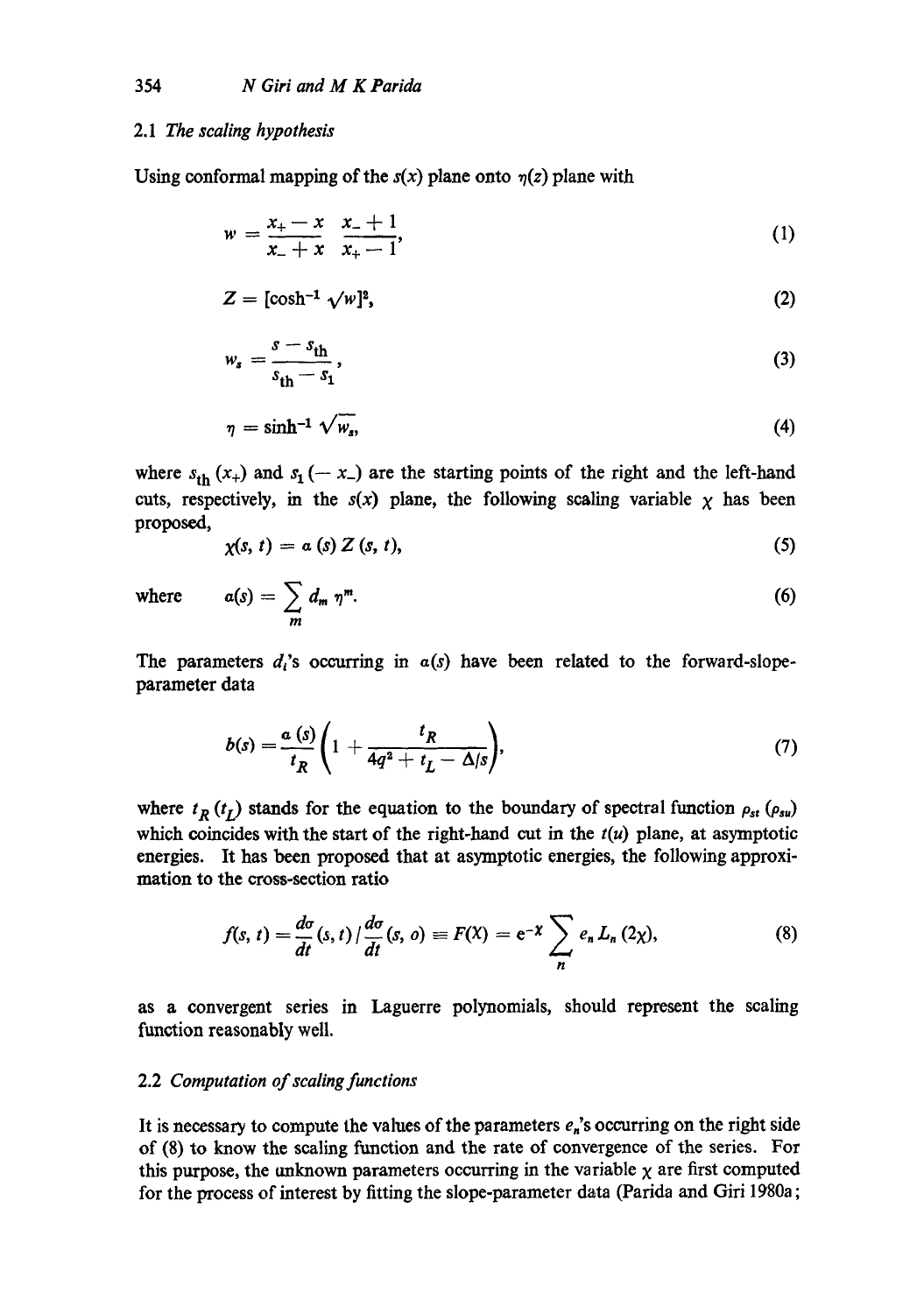Giri and Parida 1981). The values of these parameters and the corresponding references where they have been computed are given in table 1. With the knowledge of the variable  $\chi$  for the process, experimental data on  $f(s, t)$  are plotted against  $\chi$  to obtain the patterns of scaling as shown in figures 1 to 6. Taking the mean positions in an  $f(s, t)$  vs  $\chi$  plot as reference data points and the spread around the mean position as the error corridor, we fit the scaling curve by series in  $(8)$  by means of a computer. The best fit is decided by minimising the total  $\chi^2$  value by varying the parameters,  $e_n$ 's occurring in (8) using a search programme. To test as to what range of  $\chi$  the series (8)

**Table** 1. Values of unknown parameters occurring in the scaling variable for different processes as computed from fits to the slope-parameter data. In the last column are cited references where these parameters have been reported.

| <b>Process</b> | d <sub>o</sub> | d,                              | References              |  |  |
|----------------|----------------|---------------------------------|-------------------------|--|--|
| pp             | 0.659          | 0.050                           | Giri (1980)             |  |  |
| īр             | 1.045          | 0                               | Parida and Giri (1980a) |  |  |
| $\pi^+ p$      | 0.383          | 0.082                           | Giri and Parida (1981)  |  |  |
| $\pi^- p$      | 0.487          | Giri and Parida (1981)<br>0.074 |                         |  |  |
| $K^+p$         | 0.307          | 0.100                           | Giri and Parida (1981)  |  |  |
| K-p            | 0.593          | 0.032                           | Parida and Giri (1980a) |  |  |



Figure 1. Scaling of the cross-section-ratio data and fits by the proposed series in (8) for *pp* scattering. The broken (dotted) line represents the fit with the first three (five) terms in the series as given by the first (second) row in table 2.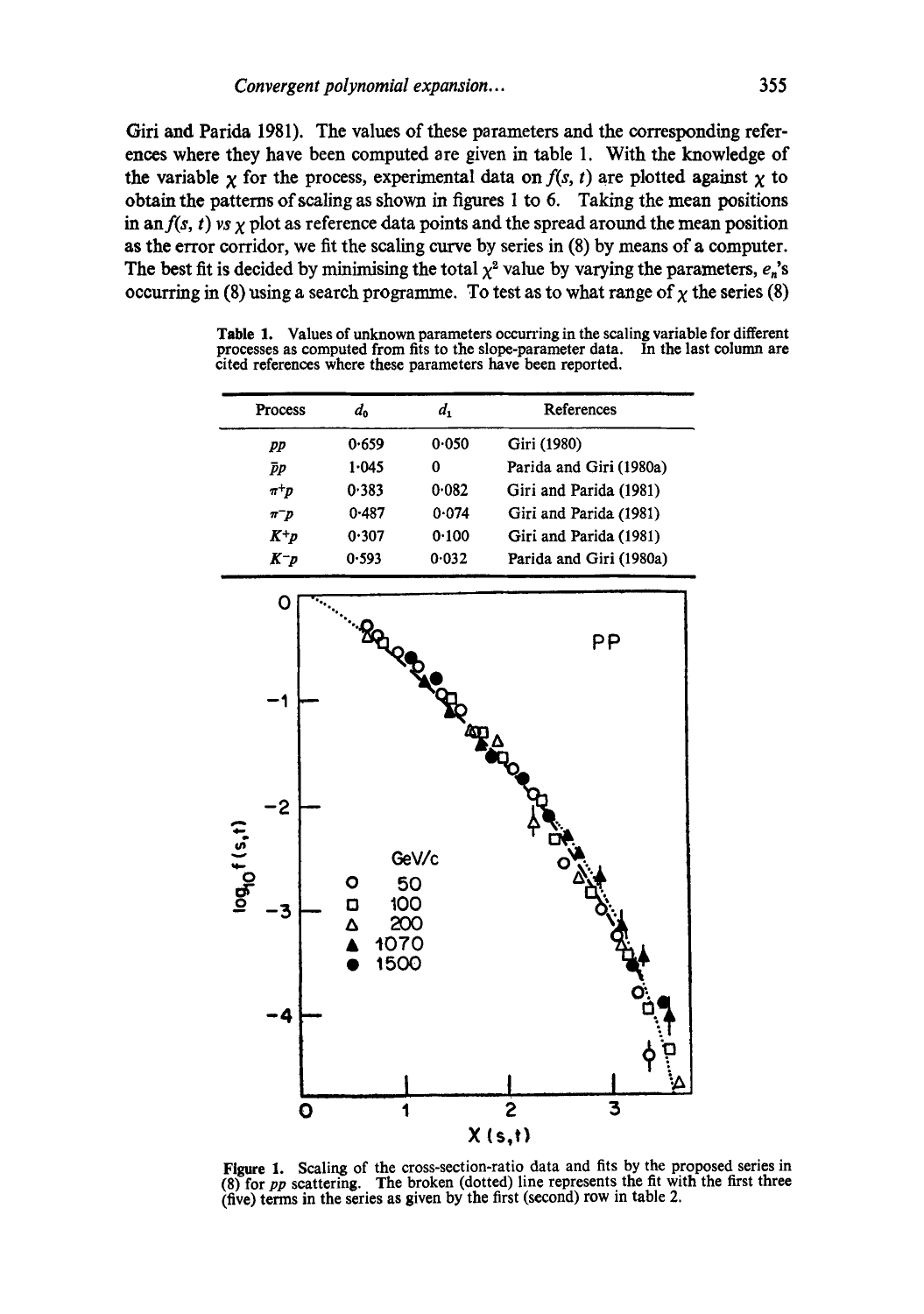

Figure 2. Scaling of the cross-section-ratio data and the fit by the proposed series for  $\bar{p}p$  scattering with the first four terms of the series as shown by the broken line.



Figure 3. Scaling of the cross-section-ratio data and the fit by the first five terms of the proposed series for  $\pi^+p$  scattering as shown by the broken line.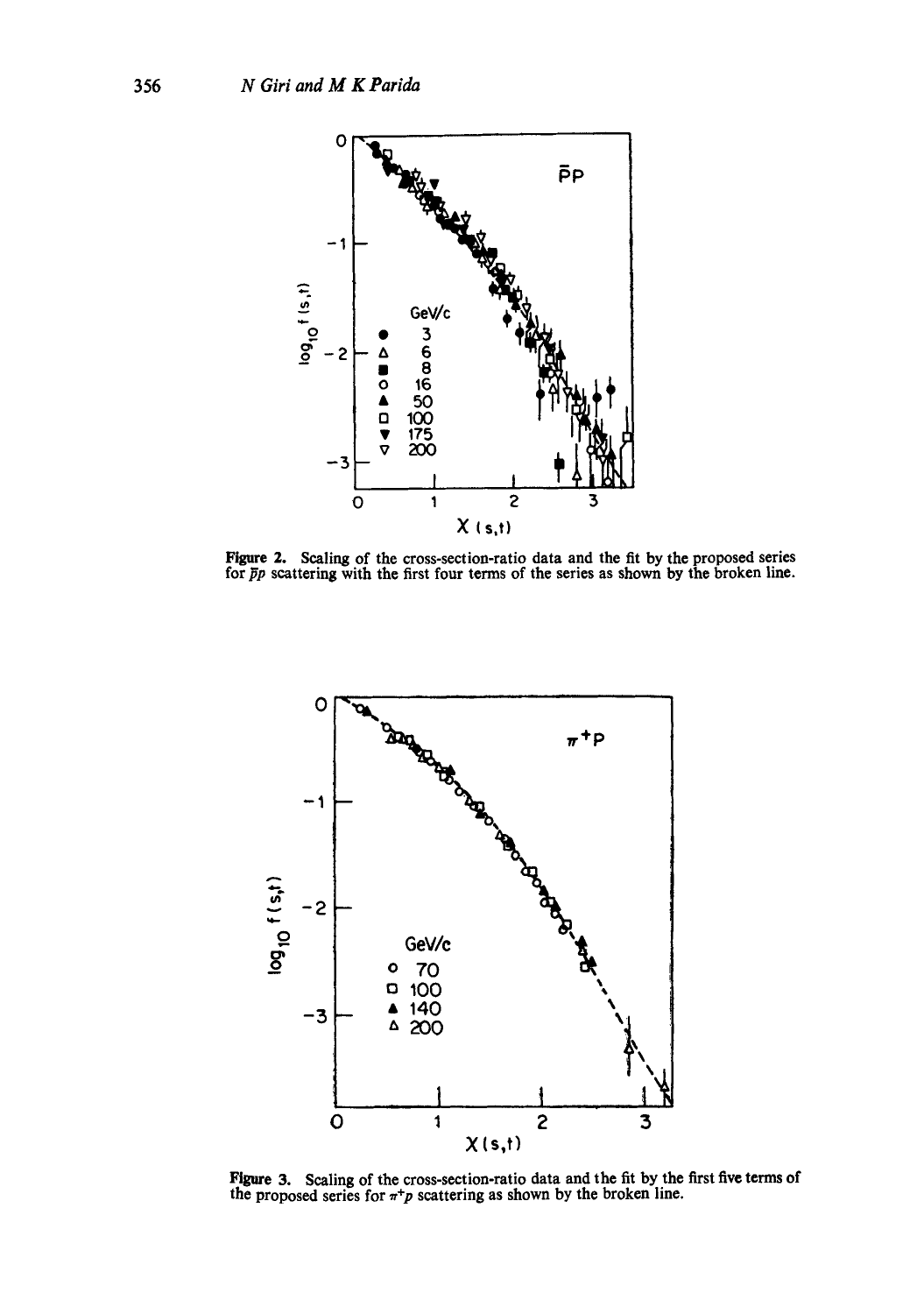

Figure 4. Scaling of the cross-section-ratio data and the fit by the first five terms of the proposed series for  $\pi^-p$  scattering as shown by the broken line.



Figure 5. Scaling of the cross-section-ratio data and the fit by the first five terms of the series for  $K+p$  scattering as shown by the broken line.

can fit the data, a segment of a scaling curve between  $\chi = 0$  and some  $\chi = \chi_{\text{max}}$  was chosen in the beginning. Sufficiently large number of points with values of  $f(s, t)$ corresponding to the mean positions and their errors, as decided by the spread in the scaling curve, were fed to the computer and the coefficients  $e_n$ 's were determined by means of the search programme. The value of  $\chi_{\text{max}}$  and also the number of points were gradually increased and the fit was obtained taking more number of terms in the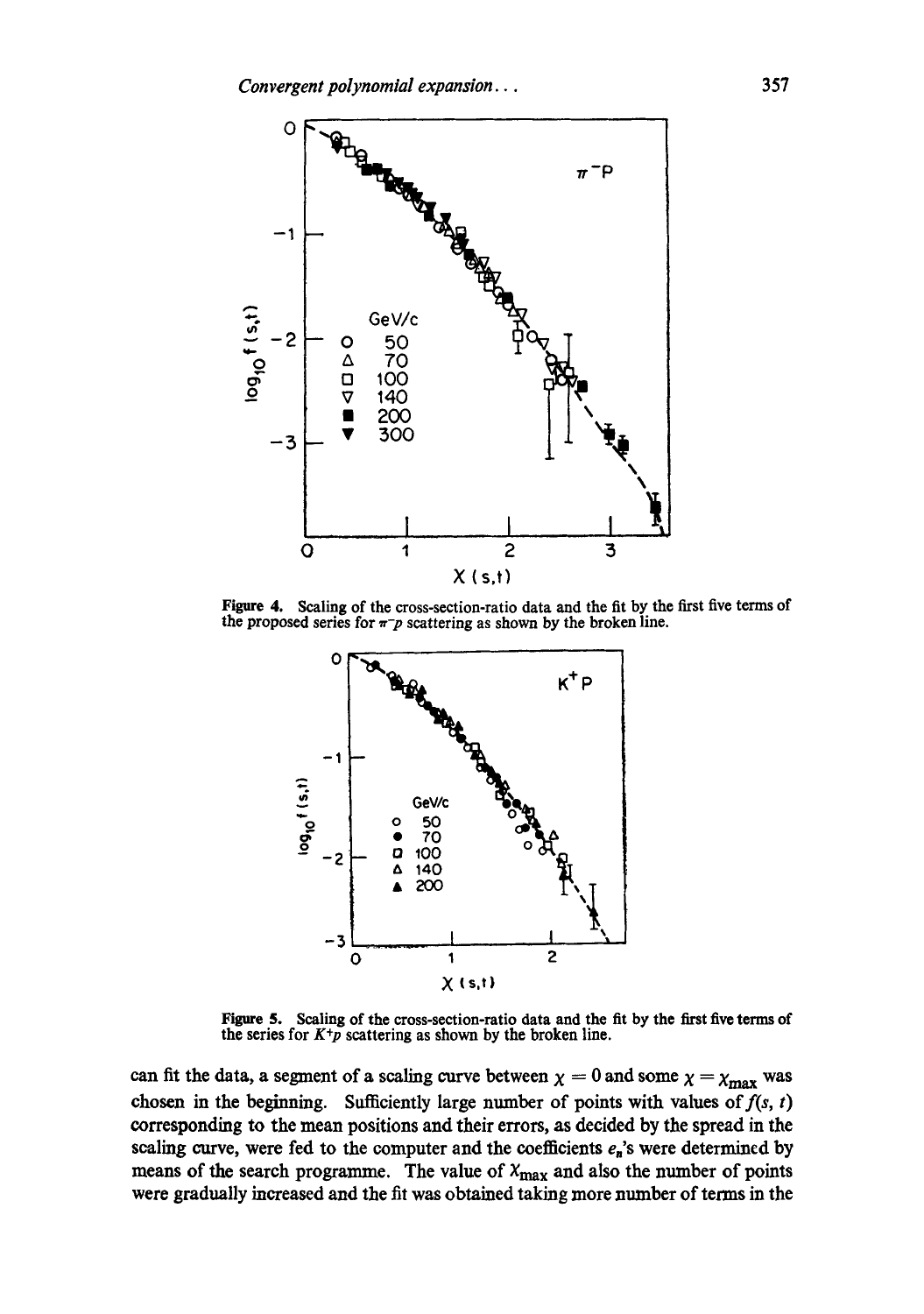series whenever required. The results of the fit with the values of the coefficients and the maximum range of  $X$  within which the scaling curves can be fitted are presented in table 2. The value of  $F(\chi_{\text{max}})$  upto and above which the data have been fitted by the series (8) has been shown in the last column of table 2.



**Figure 6.**  Scaling of the cross-section-ratio data and the fit by the first four terms of the series for  $K^-p$  scattering as shown by the broken line.

**Table** 2. Results of computation of the scaling function expressing the values of **the**  coefficients in the proposed series, the range of X and the minimum value of the crosssection ratio upto and above which the data have been used for the fit. '

| Scattering<br>process | $e_0$  | $e_{1}$ | e <sub>2</sub> | $e_{3}$   | $e_4$     | Range of<br>scaling<br>variable<br>$(0 - \chi_{\text{max}})$ | Values of<br>$F(\mathbf{X}_{\text{max}})$ |
|-----------------------|--------|---------|----------------|-----------|-----------|--------------------------------------------------------------|-------------------------------------------|
| pp                    | 0.8718 | 0.2538  | 0.0587         | $\cdots$  | $\cdots$  | $0 - 3.0$                                                    | 0.0008                                    |
| $_{pp}$               | 0.8692 | 0.2598  | 0.0632         | 0.0097    | 0.0386    | $0 - 3.5$                                                    | 0.00008                                   |
| pр                    | 0.8386 | 0.2154  | 0.0393         | $-0.0064$ | $\cdots$  | $0 - 3.4$                                                    | 0.00047                                   |
| $\pi^+ p$             | 0.8079 | 0.2346  | 0.0255         | 0.0079    | $-0.0384$ | $0 - 3.2$                                                    | 0.00015                                   |
| $\pi^- p$             | 0.8586 | 0.2139  | 0.0051         | $-0.0066$ | $-0.0411$ | $0 - 3.5$                                                    | 0.0002                                    |
| $K^+p$                | 0.7924 | 0.2383  | 0.0334         | 0.0051    | $-0.043$  | $0 - 2.5$                                                    | 0.0018                                    |
| $K^-p$                | 0.8036 | 0.2656  | 0.0739         | 0.0137    | $\ddotsc$ | $0 - 3.3$                                                    | 0.00017                                   |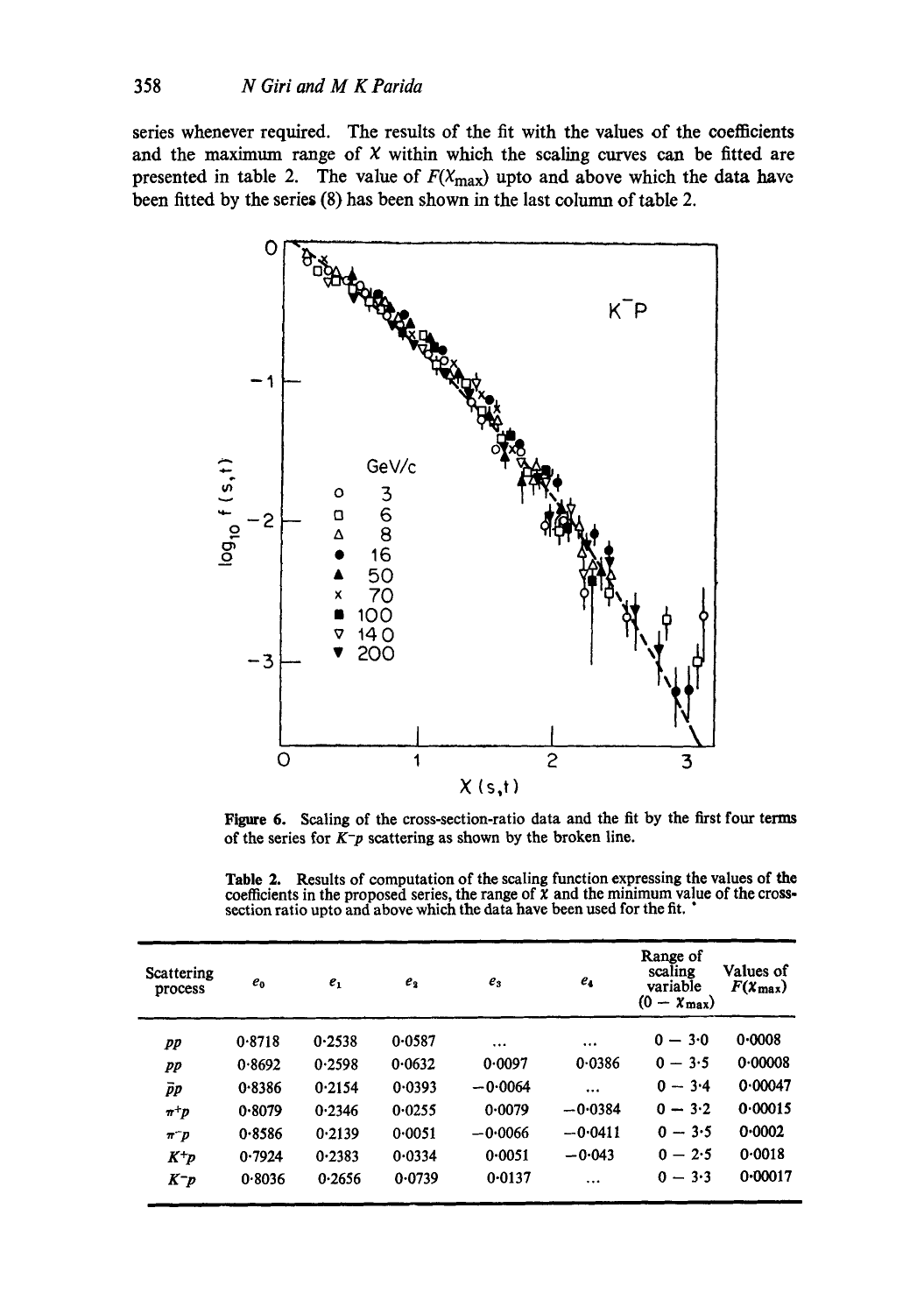For *pp* scattering only the first three terms fit the data well for  $0 \leq x \leq 3.0$ . This fit has been shown by a broken line in figure 1. But to fit the scaling curve for a larger range with  $0 \leq X \leq 3.5$ , the first five terms are necessary for this process, although the quality of the fit worsens to some extent. The fit with five terms has been shown by the dotted line in figure 1. Both the fits of figure 1 coincide for  $X \leq 0.5$ . For  $\bar{p}p$  the first four terms fit the data of figure 2 well in the range  $0 \leq x \leq 3.4$  as shown by the broken line. For  $\pi+p$ ,  $\pi-p$  and  $K+p$ , the first five terms are sufficient to fit the data well in the range  $0 \leq x \leq 3.2$ ,  $0 \leq x \leq 3.5$  and  $0 \leqslant x \leqslant 2.5$ , respectively. These fits have been shown by the broken curves in figures 3, 4 and 5. For *K-p* only the first four terms are sufficient to yield a good fit in the range  $0 \leq x \leq 3.3$  as shown by the dotted line in figure 6.

It may be noted that for *pp* all the terms are positive, for  $\pi+p$  and  $K+p$ ,  $e_4$  is negative and for  $\bar{p}p$ ,  $e_3$  is negative, whereas for  $\pi-p$ ,  $e_3$  and  $e_4$  both appear to be negative. But we have noted that if we confine to lower ranges of X, only the first three terms for  $\bar{p}p$ and  $\pi$ <sup>-</sup>p and first four terms for  $\pi$ <sup>+</sup>p and *K*<sup>+</sup>p with positive coefficients would be sufficient to fit the data. It has been proved (Comille 1976) that for diffraction scattering  $\tau = tb(s)$  is a scaling variable and the scaling function, can be a series in orthogonal polynomials with positive coefficients including Laguerre, but excluding Hermite. In our approach, the proposed scaling function is a series in Laguerre polynomials in X, modulated by the exponential weight function. For small  $|t| \leq 4m_{\pi}^2$ ,  $\chi \sim tb(s)$ , but for larger  $|t|$  values,  $\chi$  is different from the scaling variable proposed by Comille (1976). With the ranges and the values of the coefficients specified in table 2 if we include next higher order terms in the fit, the corresponding coefficients are found to be negligible.

Before ending this section we comment briefly on the observed scaling region as compared to other known cases. According to Leader (1963) it is reasonable to say that the diffraction-peak width is that interval of momentum transfer where the differential cross-section is larger than a finite fraction of its forward value. Using the popular exponential fits to the cross-section data in the forward peak region, the diffraction peak may be extended upto those values of  $|t|$  for which

$$
f(s, t) = 1/e. \tag{9}
$$

where  $e = 2.71828$ . According to Cornille and Martin (1972) and Martin (1975) their results on scaling are true within the diffraction peak for which

$$
\lim_{s\to\infty}f(s,t)\equiv G\left(\tau\right)\leqslant \frac{1}{2},\tag{10}
$$

where  $\tau = tb(s)$ . Model-independent results due to Auberson *et al* (1971) in the variable  $t(\ln s)^2$  are applicable to those values of  $|t| < 4m_\pi^2 \approx 0.078$  GeV<sup>2</sup> at asymptotic energies. If (9) or (10) is taken to be the definition of the diffraction peak region, we find from a comparison of the values of  $F(\chi_{\text{max}})$  given in the last column of table 2 with the right side of (9) or (10) that our proposed scaling function represents the existing data beyond the peak region for every process.